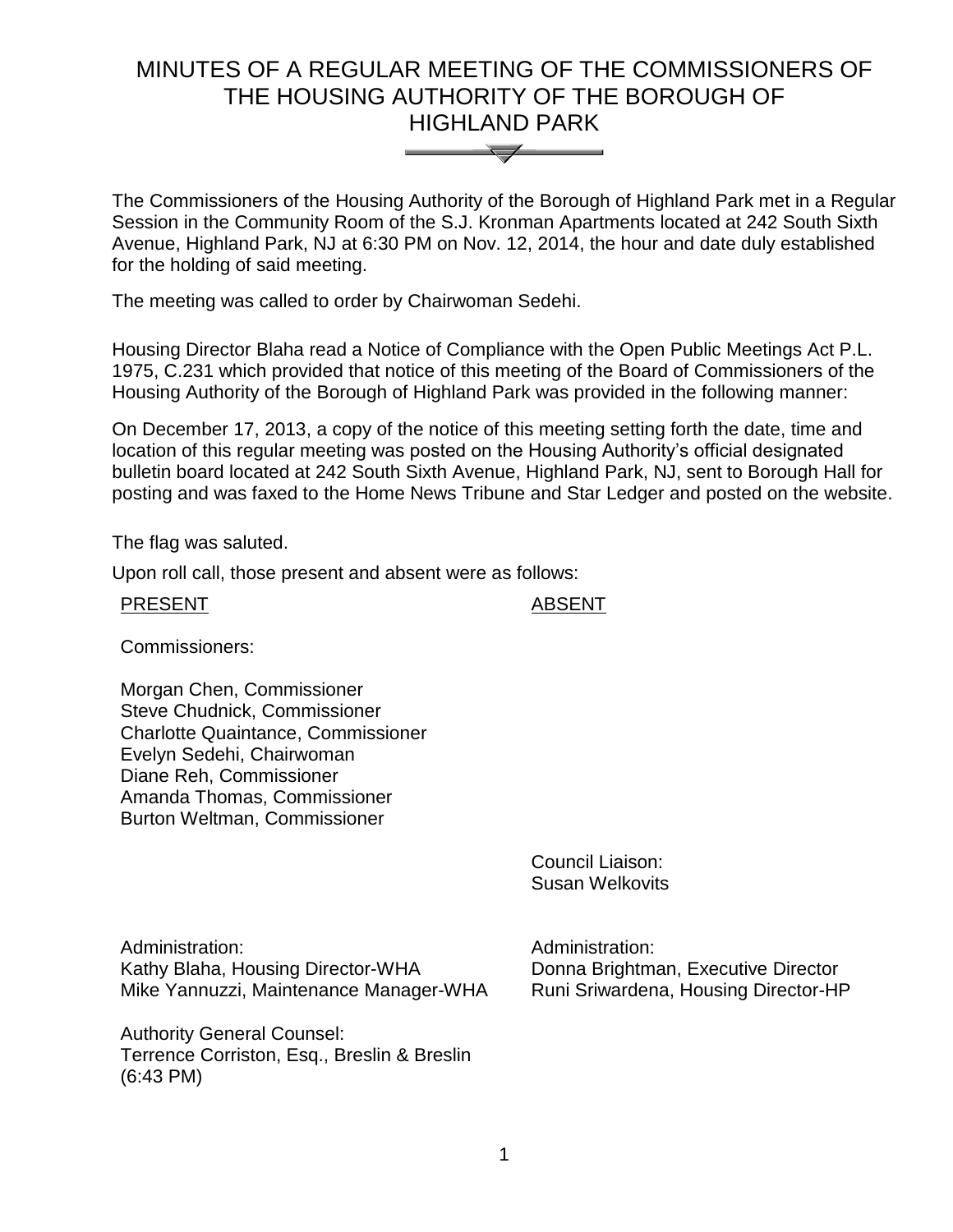## Minutes:

A motion to approve the minutes of the regular meeting held on Oct. 8, 2014 was made by Commissioner Chen and seconded by Commissioner Chudnick.

| ROLL CALL: | Chen Chudnick Quaintance Reh Sedehi Thomas Weltman |
|------------|----------------------------------------------------|
| AYES:      | Chen Chudnick Quaintance Thomas                    |
| NAYS:      | <b>None</b>                                        |
| Abstain:   | Reh Sedehi Weltman                                 |
| Absent:    | <b>None</b>                                        |

The Chair thereupon declared said motion approved.

Public Comment: No public present

#### Communications:

In regard to Bill Snyder's exam result, Chairwoman Sedehi asked if Bill could be present at a future meeting to elaborate on what his job duties are.

Housing Manager Blaha stated that, unfortunately, Elizabeth Lower planned to be at this meeting but had to attend her children's school conference. Ms. Lower could have given them the particulars of Mr. Snyder's job.

Chairwoman Sedehi asked who Elizabeth was.

Housing Manager Blaha stated that she is the WHA Section 8 Administrator and as such, directly oversees Bill's work.

Commissioner Reh then stated that they would like to meet Bill, especially since he is now a Highland Park employee.

Housing Manager Blaha said that perhaps both Bill and Elizabeth could be available for a future meeting.

Commissioner Sedehi commented that in regard to Runi Sriwardena's memo, she should be aware that confidentiality issues are nothing new to Highland Park!

#### Reports:

Commissioner Chudnick asked what the RAD award is about.

Chairwoman Sedehi stated that she would have Executive Director Brightman discuss it with him upon her return.

Chairwoman Sedehi stated that in regard to the 5 year plan being prepared by Larry Stecker, she recalled from the commissioner training something about resident input.

Housing Manager Blaha stated that she was quite certain that Ms. Sriwardena had recruited residents for the Resident Advisory Board.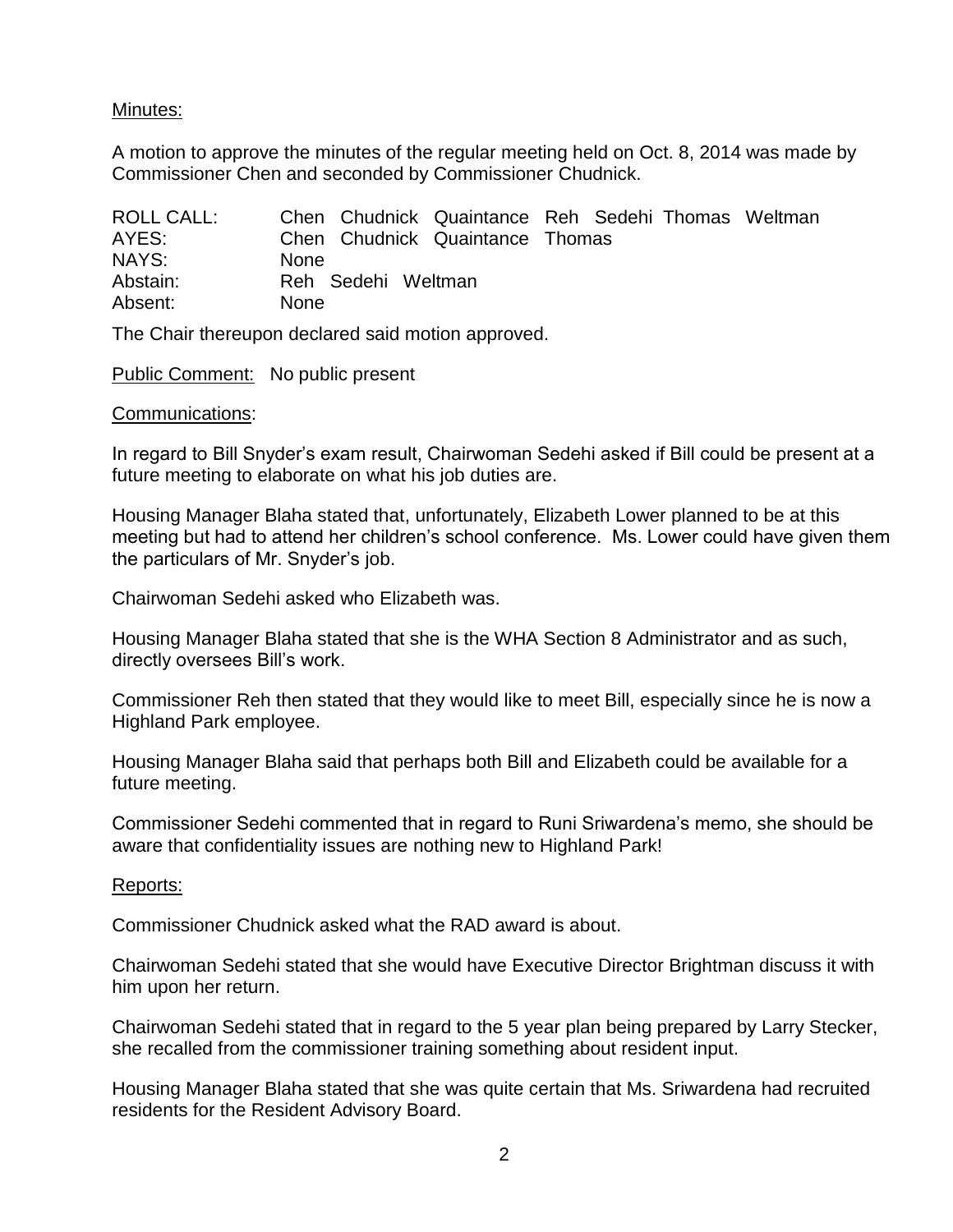Chairwoman Sedehi asked if the commissioners could attend said meeting.

Housing Manager Blaha responded that she did not know, but would find out and let her know.

Commissioner Weltman said that perhaps we need to revisit the issue of upgrading the pull cord system as it continues to present a problem.

Council Corriston stated that there is no requirement to have pull cords, but if you do, they must be operational. He said that if the location of the pull cords cannot be changed, perhaps a 2 second delay, or whatever is reasonable should be considered.

Chairwoman Sedehi asked Commissioner Chen to please meet with Executive Director Brightman about a solution.

### **RESOLUTIONS**

a) Reso #2014-35 – Adopting Monthly Bill List

Motion moved by Commissioner Reh and seconded by Commissioner Chen to adopt Resolution #2014-35.

| ROLL CALL: |             | Chen Chudnick Quaintance Reh Sedehi Thomas Weltman |  |  |  |
|------------|-------------|----------------------------------------------------|--|--|--|
| AYES:      |             | Chen Chudnick Reh Sedehi Quaintance Thomas Weltman |  |  |  |
| NAYS:      | <b>None</b> |                                                    |  |  |  |
| Abstain:   | <b>None</b> |                                                    |  |  |  |
| Absent:    | <b>None</b> |                                                    |  |  |  |

The Chair thereupon declared said motion approved.

#### Second Public Comment

Juan Ratliff, a resident of Park Terrace, stated that it must be nice to work for the Woodbridge Housing Authority. Every time I turn around, they are taking vacation or having a day off when my shower is not fixed yet! He stated that he is having a social worker help him write a letter to HUD and is going to withhold his rent if it is not done in 30 days.

Chairwoman Sedehi stated that Housing Manager Blaha would check on this tomorrow.

Mr. Ratliff then stated that the sticky thing used for the mice is not doing any good. They need to use steel wool to keep the mice out. He further stated that he is still having issues with neighbors across the street and he is not going over to talk to them anymore.

Housing Manager Blaha stated to Attorney Corriston that this complaint refers to the case faxed to his office for court.

Attorney Corriston stated that, in this case, it is being handled but other tenants cannot be discussed.